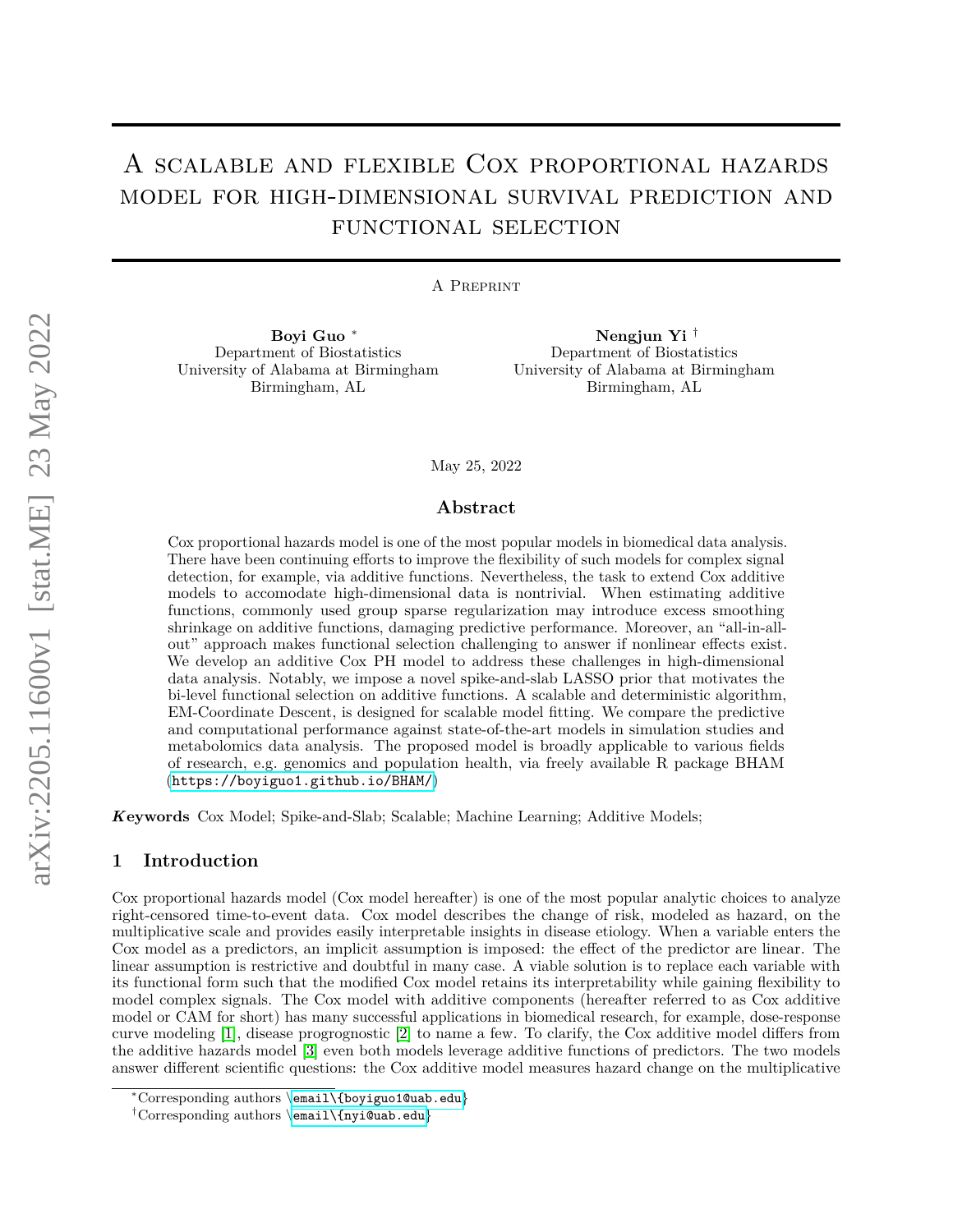scale and produces risk ratio interpretation; the additive hazards model measures hazard change on the additive scale and produces risk difference interpretation. In this manuscript, we limit our focus to the Cox additive model, and defer interested readers to [\[4\]](#page-11-3) for a review of the additive hazards model.

Splines function are one of the most popular choices for additive functions in CAM, because they are mathematically simple, smooth across the range, and hence provide easy interpretation. Mathematically, a spline funciton is a piece-wise polynomial function with continuity conditions imposed on the function. [\[5\]](#page-11-4) To apply spline functions in CAM, one can easily replace each predictor with the matrix form of its corresponding spline function which is known. The estimation of coefficients follows the same procedure as fitting an ordinary Cox model. This approach is called regression spline. Nevertheless, if spline functions are overparameterized, i.e. using more than necessary degree of smoothness, regression spline models incline to be overfitted and the estimated functions are very wiggly. To make data-driven decision on the degrees of smoothness, smoothing penalty are applied, resulting the smoothing spline model [\[6\]](#page-11-5).

Large volumes of biomedical data motivate the development of high-dimensional statistics. Here, we define highdimensional statistics as the analytic models to address analyses where the number of predictors/dimensions is close, if not more than, the sample size  $(p \gg n)$ , commonly seen in -omics data and high-resolution image data. There have been sustaining efforts to extend Cox model to accommodate high-dimensional setting [\[7,](#page-11-6) [8,](#page-11-7) [9,](#page-11-8) [10,](#page-11-9) [11,](#page-11-10) [12\]](#page-11-11), with a few allowing a small subset of predictors to be modeled nonparametrically[\[13\]](#page-11-12) (also known semiparametric regression). The semiparametric regression approaches improve the flexibility of high-dimensional Cox models, but the improvement can be limited when the knowledge about predictors' linearity is lacking, for example during the exploratory data analysis of genomics studies. A nonparametric regression approach is highly sought-after for full flexibility and autonomy.

A technical gap exists when attempting to extend the semiparametric regression to the nonparametric regression under the Cox proportional hazard framework for high-dimensional data analysis. Semiparametric regressions assume all additive functions included are necessary and only address the smoothing of these functions. This strategy would fail when applied to nonparametric regressions, as the selection of additive functions are necessary. In other words, under the nonparametric setting, one needs to address the sparsity of additive functions in addition to the smoothness of effective functions. One school of thoughts is to employ group sparse penalty on the coefficients of additive functions: [\[14\]](#page-11-13) proposed a functional analogue of LASSO penalty;[\[15\]](#page-11-14) proposed to uses SCAD penalties to selecting non-parametric component functions;[\[16\]](#page-11-15) proposed a feature screening procedure for the additive cox model. These proposals can serve as effective variable selection tools, but are susceptible to inaccurate risk prediction. When constructing model penalty, function smoothness are not considered. Such strategies are not recommended in the high-dimensional generalized additive model literature, as models are prone to wiggle estimations when underlying signal is smooth. [\[17\]](#page-11-16) In addition, these globally penalized models ignore the fact that each additive function can have different degrees of smoothness, and hence introduce an over-smoothed solution. [\[18\]](#page-11-17) There are also other approaches provides flexible solutions to model survival outcome in the high-dimensional setting. [\[19\]](#page-11-18) proposed to model survival outcome with piece-wise exponential models, which is based on the idea of fit a Poisson GLM with transformed survival outcomes. Nevertheless, this method is not computationally efficient and vulnerable to convergence problem due to the numeric calculations. [\[20\]](#page-11-19) extended the trend filtering model to the survival setting. The solution is a series of step functions, which would not be optimal if underlying functions are assumed to be smooth.

In this article, we introduce the two-part spike-and-slab LASSO (SSL) prior for smooth functions [\[21\]](#page-11-20) to the high-dimensional Cox additive model literature. Specially, the two-part SSL prior simultaneously addresses signal sparsity and function smoothness by allowing separate adaptive shrinkages on linear and nonlinear components of additive functions. Built upon the premise that better signal estimation produce better outcome prediction, we adopt the smoothing penalty concept via design matrix reparameterization to encourage accurate function estimation. In addition, the two-part SSL prior motivates the bi-level functional selection. Here, we define the bi-level selection as the decision-making on if a variable should be included in the model and if the variable has linear versus nonlinear effect. To the best of our knowledge, we are the first to apply spike-and-slab LASSO prior in the context of high-dimensional Cox additive model for the purposes of simultaneous survival prediction and functional selection. Meanwhile, fitting a Bayesian hierarchical model for high-dimensional data can be computationally intimidating. Hence, we develop a scalable EM-Coordinate Descent algorithm and provide user-friendly implementation in the open-source software environment R[\[22\]](#page-11-21). The implementation is freely available via <https://github.com/boyiguo1/BHAM>. The proposed framework contributes a flexible and efficient solution to high-dimensional molecular and clinical data analysis.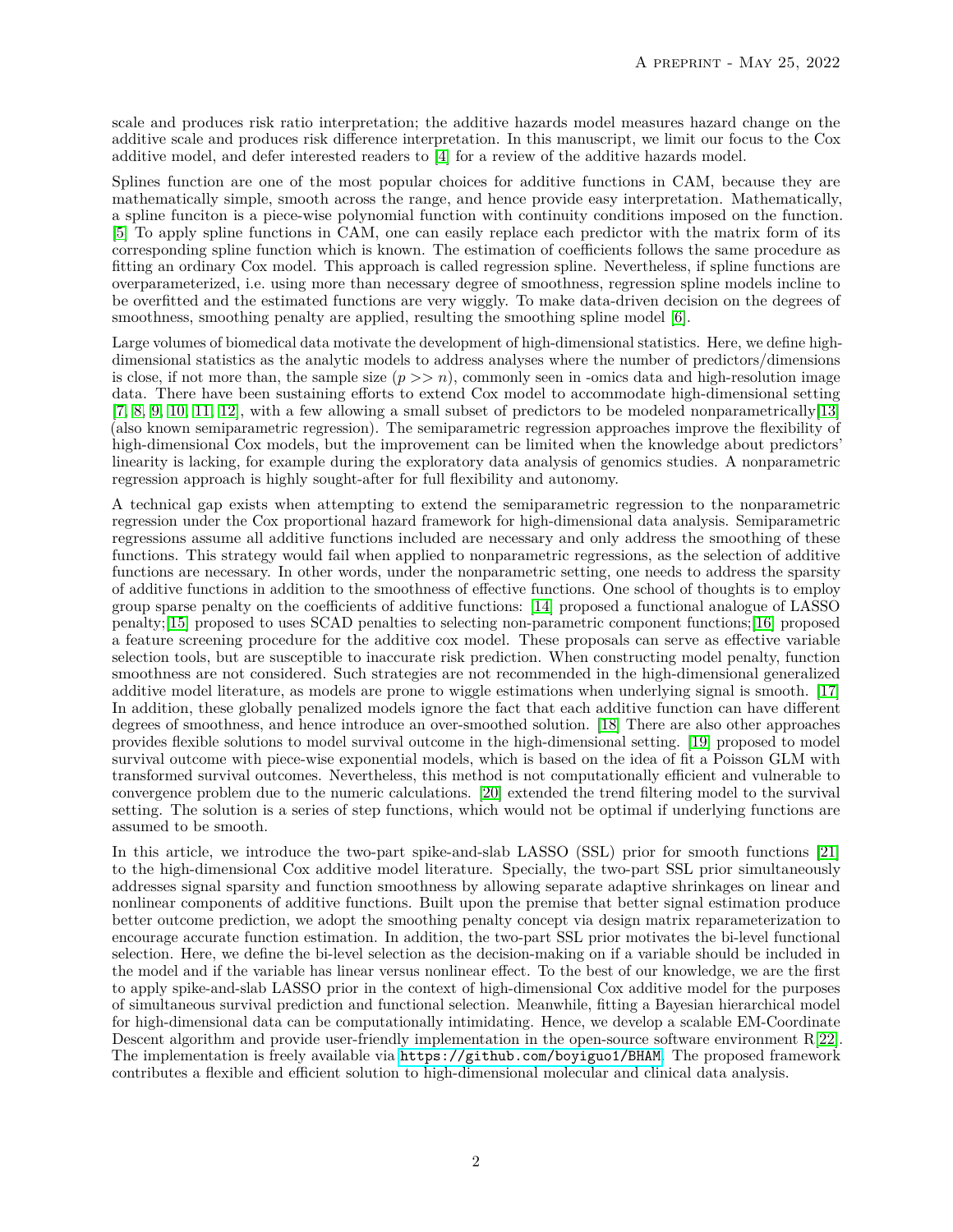#### **2 Cox Proportional Hazards Additive Model**

For each individual indexed with *i*, we collect the the covariate variables  $\mathbf{X}_i = (X_{i1}, \dots, X_{ij}) \in \mathbb{R}^p$  and the survival outcome  $(T_i, D_i) \in \{\mathbb{R}^+ \times (0,1)\}\$  where  $T_i$  is the observed survival time, and  $D_i$  is a binary censoring indicator.  $D_i$  takes the value 1 when the event of interest happens at the survival time  $T_i$ , and takes the value 0 when censoring happens. We assume non-informative right censoring, no competing risk or multiple occurrence of the event. The Cox proportional hazards model with additive functions  $B_j(x_j) = \beta_j X_j$  is formulated as

$$
h(t_i|\mathbf{x}_i) = h_0(t_i) exp(\sum_{j=1}^p B_j(x_{ij})) = h_0(t_i) exp(\sum_{j=1}^p \beta_j^T \mathbf{X}_{ij}).
$$

For the purpose of identifiability, we impose an constraint on each additive function such that  $E[B_i(x_i)] = 0$ .  $h(t_i)$  is the hazard function and  $h_0(t_i)$  is the baseline hazard function. The hazard function  $h(t)$  describes the instantaneous rate of event occurrence among people who are still at risk at the moment. To note, different from GLMs, there is no intercept term necessary as the baseline hazard function  $h_0(t)$  estimates an reference level of survival risk. We defer to [\[23,](#page-11-22) [24\]](#page-12-0) for full treatment of Cox proportional hazards models.

We consider maximizing the partial log-likelihood function [\[25\]](#page-12-1) for Cox model fitting, mathematically,

<span id="page-2-0"></span>
$$
pl(\boldsymbol{\beta}) = \sum_{i=1}^{n} d_i \log \frac{\exp \boldsymbol{x}_i \boldsymbol{\beta}}{\sum_{j \in R(t_i)} \exp(\boldsymbol{x}_j \boldsymbol{\beta})},
$$
\n(1)

where  $R(t_i)$  denotes the risk set at time  $t_i$ , i.e. the set of all patients who still survived prior to time  $t_i$ . When tied failure or censoring time exists, a modified partial log-likelihood function can be used [\[26\]](#page-12-2). Conditional on  $\beta$ , the baseline hazard function  $h_0(t_i)$  can be estimated using Breslow estimator [\[27\]](#page-12-3),

$$
\hat{h}_0(t_i|\beta) = d_i / \sum_{i' \in R(t_i)} exp(X_{i'}\beta).
$$

To encourage proper smoothing of the functions, we adopt the idea of smoothing penalties from smoothing spline models [\[5\]](#page-11-4). Smoothing penalty facilitate the data-driven estimation of function smoothness and is mathematically defined as the integrated squared second derivative of smooth functions. While it is hard to directly integrate smoothing penalty with sparsity penalty in high-dimensional settings, [\[28\]](#page-12-4) proposed a reparameterization to absorb smoothing penalty to the design matrix. Given the known smoothing penalty matrix  $S_j$  is symmetric and positive semi-definite for univariate additive functions  $B_j(x_j)$ , we apply eigendecomposition on the penalty matrix  $S = UDU<sup>T</sup>$ , where eigenvectors and eigenvalues are arranged in the matrices *U* and *D* respectively. The zero eigenvalues and the corresponding eigenvectors span the linear space of the smoothing function, which allows us to separate the linear space from the smoothing function. By multiplying the design matrix *X* and eigenvector matrix *U* and properly scaling by the eigenvalues, we can have a new design matrix such that the smoothing function of variable  $x_j$  can be written as

$$
B_j(x_j) = B_j^0(x_j) + B_j^*(x_j) = \beta_j X_j^0 + \beta_j^{*T} X_j^*,
$$

where  $\mathbf{X}_j \equiv \begin{bmatrix} X_j^0 : X_j^* \end{bmatrix}$  as the basis function matrix for the *j*th variable; the coefficients  $\boldsymbol{\beta}_j \equiv \begin{bmatrix} \beta_j : \boldsymbol{\beta}_j^* \end{bmatrix}$  is an augmentation of the coefficient scalar  $\beta_j$  of linear space and the coefficient vector  $\beta_j^*$  of non-linear space. The dimension for  $X_j^*$  and  $\beta_j^*$  is  $K_j$ . The reparameterization allows the coefficients to be on the same scale and encourages separate consideration of the linear and nonlinear spaces of an additive function, which motivates the proposed two-part prior.

#### **2.1 Two-part Spike-and-slab LASSO Prior for Smooth Functions**

To model each additive function, we propose the two-part spike-and-slab LASSO prior under the additive Cox proportional hazard framework. The proposed prior is an extension of the previous spike-and-slab Lasso prior for group predictors [\[29\]](#page-12-5), and has been applied to the GAM settings [\[21\]](#page-11-20). The proposed prior provides three-folded advantages: 1) data-driven estimation of function smoothness via adaptive shrinkage; 2) natural bi-level selection of additive functions without hypothesis testing or thresholding; 3) efficient model fitting with a scalable algorithm.

To recall, the spike-and-slab LASSO prior [\[30,](#page-12-6) [31\]](#page-12-7) is a mixture double exponential prior with a spike density  $DE(0, s_0)$  for small effects and a slab density  $DE(0, s_1)$  for large effect  $(0 < s_0 < s_1)$ . Like any other spike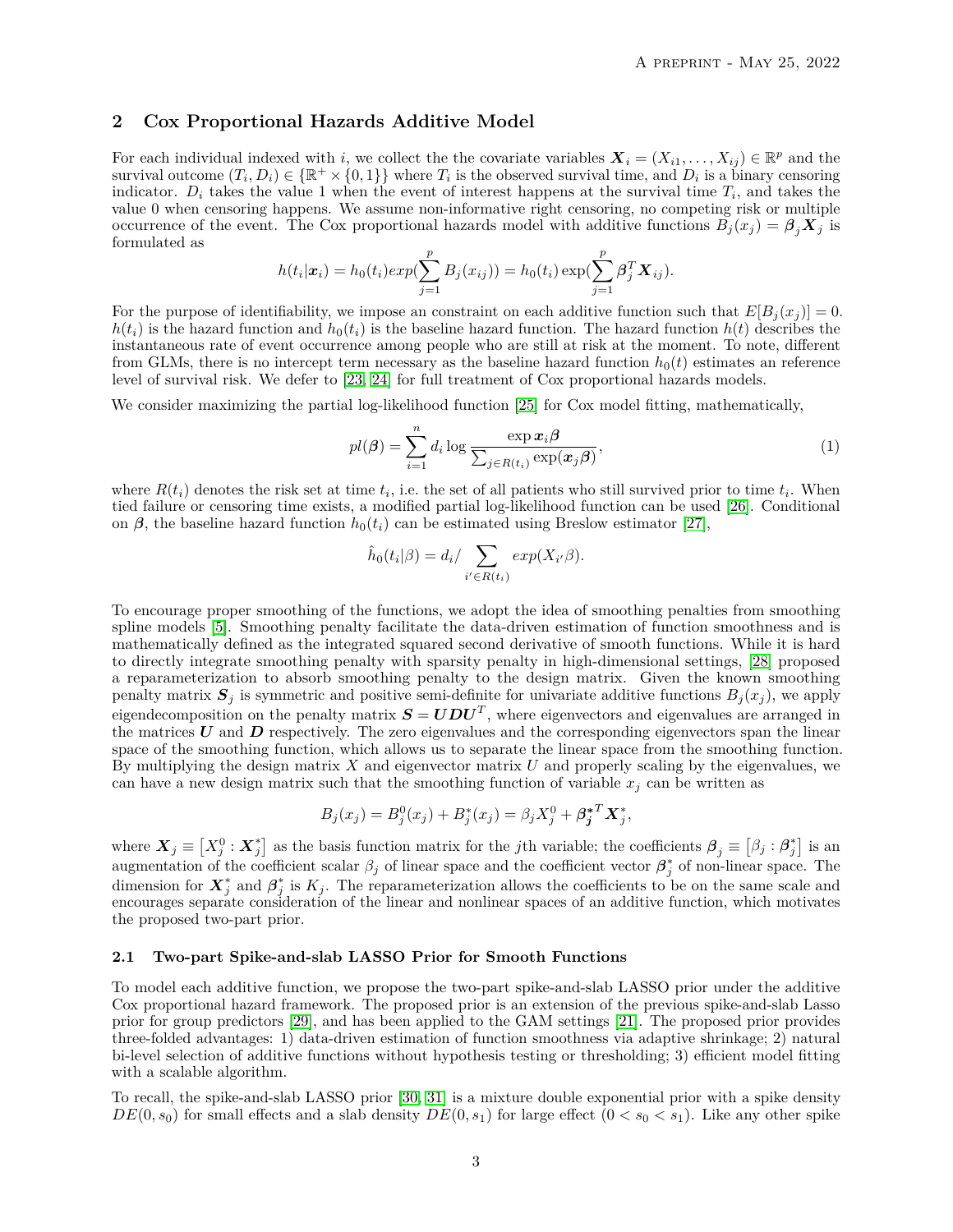and slab priors, the spike is to contain the minimum to zero effects, while the slab is to allow large effects. The scale parameters  $s_0$  and  $s_1$  are considered given and can be optimized via cross-validation. A latent indicator variable  $\gamma_j \in \{0,1\}$  controls if the predictor is include in the model or not. Mathematically, the spike-and-slab LASSO prior is expressed as

$$
\beta|\gamma \sim (1-\gamma)DE(0, s_0) + \gamma DE(0, s_1), 0 < s_0 < s_1.
$$

To accommodate the group structure of the predictors, [\[32,](#page-12-8) [29\]](#page-12-5) proposed the group spike-and-slab LASSO prior by imposing a group specific Bernoulli distribution on the indicator variables,

$$
\gamma_j | \theta_g \sim Bin(1, \theta_g).
$$

The probability parameter  $\theta_q$  of group g allows information borrowing across different predictors in the same group. The group-specific hyper prior is built on the premise that if one predictor in the group is included in the model, the rest of the predictors are more likely to be in the model. The spike-and-slab LASSO prior can be seen as a special case of the group spike-and-slab LASSO prior where the size of each group is one.

In the proposed two-part spike-and-slab LASSO prior for smooth function, we leverage the previous group spike-and-slab LASSO prior and make modification, such as group latent indicator and effect hierarchy principle. Specifically, we impose conditionally independent group SSLs on the linear and nonlinear components of a smoothing function. This accounts the natural group structure among additive function bases. Given the model matrix of the predictor  $\mathbf{X}_j$  after the reparameterization step, we have the linear and nonlinear component of the smooth function  $\tilde{X}_j^0$  and  $\tilde{X}_j^*$ . The corresponding coefficients are  $\beta_j = [\beta_j : \beta_j^*]$ . We impose the group SSL priors on the linear and nonlinear components respectively,

$$
\beta_j|\gamma_j, s_0, s_1 \sim (1 - \gamma_j)DE(0, s_0) + \gamma_j DE(0, s_1)
$$
  

$$
\beta_{jk}^*|\gamma_j^*, s_0, s_1 \stackrel{iid}{\sim} (1 - \gamma_j^*)DE(0, s_0) + \gamma_j^* DE(0, s_1), k = 1, ..., K_j.
$$
 (2)

To note, we assume that the linear components are one-dimensional and hence using the special case, SSL prior, for simplicity. We make slight modification on the previous group SSL: we have all coefficients of the nonlinear components, i.e. within the same group, to share the same group latent binary indicator. This encourages the inclusion of nonlinear components all together and hence, the bi-level selection. Meanwhile, we see that the all the nonlinear components should have the same magnitude of shrinkage after reparameterization, particularly the scaling. The group spike-and-slab Prior for the nonlinear component can be considered as the smoothing penalty in the smoothing spline setting.

While the two latent indicators  $\gamma_j$  and  $\gamma_j^*$  controls the inclusion of the linear and nonlinear components of a smooth function, we still need to set up some ordering of the inclusion. For example, it is often to assume that the lower-order effects are more likely to be active than the high-reorder effects (referred to as *effect hierachy* [\[33\]](#page-12-9)). In order to implement the effect hierarchy principle in the bi-level selection, we further impose a dependent structure on the latent indicators,

$$
\gamma_j|\theta_j \sim Bin(1,\theta_j) \qquad \qquad \gamma_j^*|\gamma_j, \theta_j \sim Bin(1,\gamma_j\theta_j). \qquad (3)
$$

This is the inclusion of the nonlinear component depends on the inclusion of the linear component. To note, one can easily relax the effect hierarchy by having the two latent indicators be independent condition on the inclusion probability parameter  $\theta_i$ . The two versions of the indicator prior could introduce trade-offs in the variable selection (previously seen in [\[21\]](#page-11-20)) and will be discussed more in the Section 5. It is also possible to have the linear and nonlinear coefficients shares the same indicators, i.e.  $\beta_{jk}^*$  also depends on  $\gamma_i$ . However, this approach would disable the bi-level selection ability and force the nonlinear components uses sparsity shrinkage instead of smoothing shrinkage. Hence, it would reduce to a more strict version of group spike-and-slab LASSO where all coefficients in a group employs the same shrinkage instead of locally adaptive shrinkage for linear effect and nonlinear effects respectively, and hence it is not recommend here.

The rest of the proposed prior follows the spike-and-slab LASSO prior. The inclusion probability parameter *θ<sup>j</sup>* independently and identically follows a *Beta*(*a, b*) distribution. One can consider a special case of the *Beta* distribution, *Uniform*(0*,* 1), for simplicity. The prior distribution of the inclusion probability parameter motivates the self-adapative shrinkage for signal sparsity and functional smoothness based on the data. In addition, being a conjugate prior of the binomial distribution, the *Beta* prior can provide a closed-form solution in the following model fitting algorithm and mitigate some computational burdens. To note, when the variable have large effects in any of the bases, the parameter  $\theta_j$  will be estimated large, which in turn encourages the model to include the rest of bases.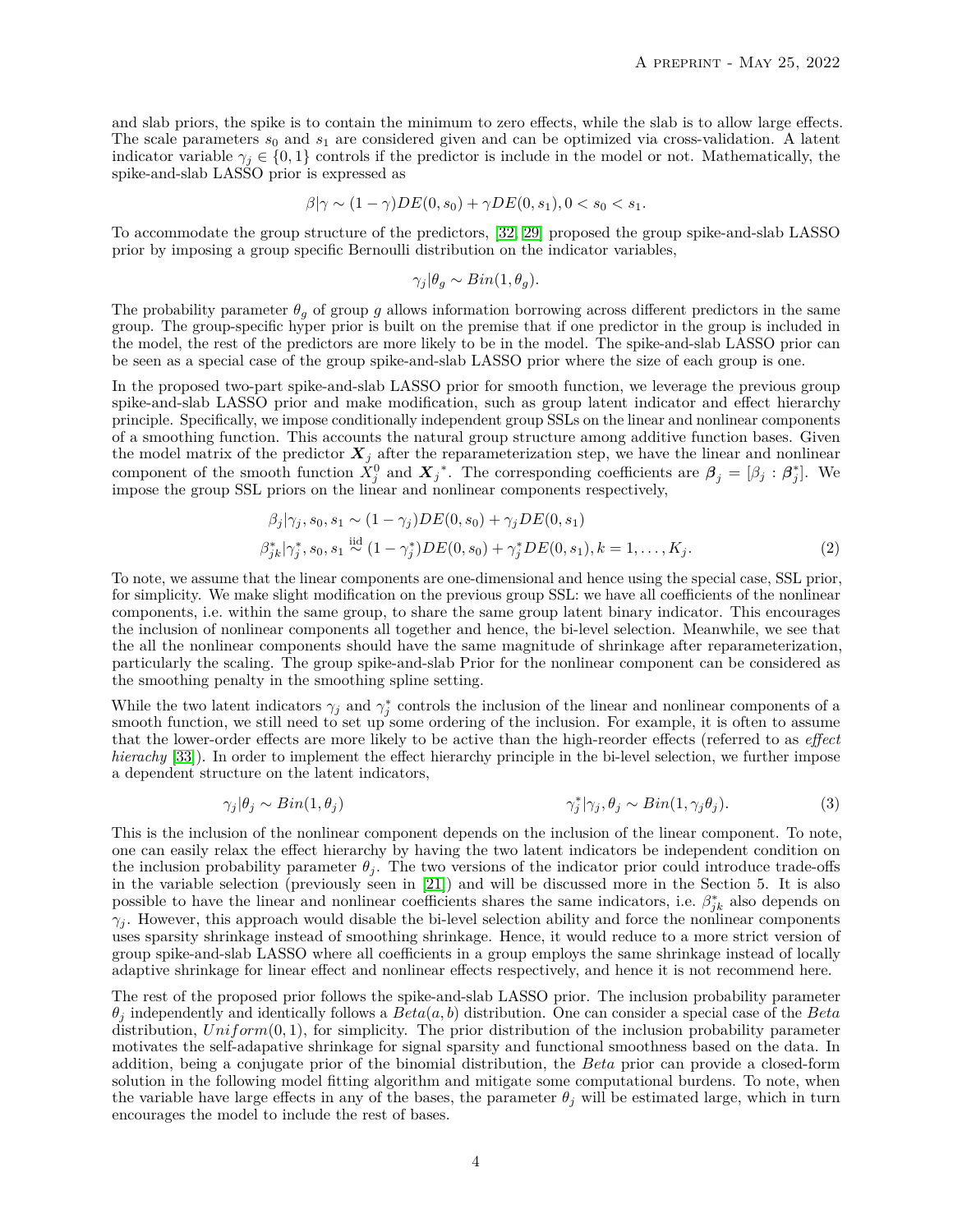#### **2.2 EM-Coordinate Descent Algorithm for Scalable Model Fitting**

Parsimonious computation is always encouraged in high-dimension data analysis. Many Bayesian methods lose their advantages over penalized models because of their reliance on the computationally prohibitive model fitting algorithms. Previous Bayesian additive models relies heavily on Markov chain Monte Carlo algorithms to approximate posterior distribution of parameters. An economic alternative is to use optimization-based algorithms, e.g. EM procedure, to derive the maximum a posteriori estimates, previously seen in [\[34,](#page-12-10) [21\]](#page-11-20) for Bayesian generalized additive models. Nevertheless, these algorithms do not apply to the Cox model.

We develop a fast deterministic algorithm to fit the proposed spike-and-slab LASSO Cox additive model. The algorithm is an extension of the previously proposed EM-coordinate descent algorithm for group spike-and-slab LASSO Cox [\[29\]](#page-12-5). Specifically, we first formulate the spike-and-slab LASSO prior as a double exponential prior with a conditional scale parameter. Next, we leverage the relationship between posterior density function and penalized likelihood function, *l*<sup>1</sup> penalized specifically, and maximize the posterior density function via coordinate descent algorithm. The feasibility of the optimization process conditions on some nuisance parameters, and hence, we use the Expectation-Maximization procedure to iteratively update the parameters of interests until convergence. We see that similar strategies achieve great computational convenience compared to versions of Monte Carlo Markov Chain algorithms in the high-dimensional data analysis literature, for example [\[35,](#page-12-11) [36,](#page-12-12) [21\]](#page-11-20) to name a few.

In the proposed algorithm, our objective is to find the parameters of interests  $\Theta = {\beta, \theta}$  that maximize the log joint posterior density of Θ*, γ*. In Bayesian survival analysis, it is common to approximate posterior density with the product of partial likelihood function in Equation [\(1\)](#page-2-0) and marginal priors. [\[37\]](#page-12-13) Hence, our objective function (up to additive constants) is expressed mathematically,

$$
\max_{\Theta,\gamma} \log f(\beta, \theta, \gamma | t, d) = \log pl(\beta) + \sum_{j=1}^{p} \left[ \log f(\beta_j | \gamma_j) + \sum_{k=1}^{K_j} \log f(\beta_{jk}^* | \gamma_j^*) \right] + \sum_{j=1}^{p} \left[ (\gamma_j + \gamma_j^*) \log \theta_j + (2 - \gamma_j - \gamma_j^*) \log (1 - \theta_j) \right] + \sum_{j=1}^{p} \log f(\theta_j).
$$
 (4)

Given the latent inclusion indicator is binary and takes only 0 and 1 as its value, a spike-and-slab LASSO prior, as well as the group version, can be expressed as a double exponential prior whose scale parameter is *s*<sup>0</sup> when  $\gamma = 0$  and *s*<sup>1</sup> when  $\gamma = 1$ ,

<span id="page-4-2"></span><span id="page-4-1"></span>
$$
\beta|\gamma, s_0, s_1 \sim DE(0, (1 - \gamma_j)s_0 + \gamma_j s_1).
$$

Leveraging the relationship between double exponential prior and LASSO, the product of partial likelihood function and the prior of  $\beta$  can be viewed as an  $l_1$  penalized partial likelihood function with penalty  $\lambda_j = \{(1-\gamma_j)s_0 + \gamma_j s_1\}^{-1}$  and  $\lambda_j^* = \{(1-\gamma_j^*)s_0 + \gamma_j^* s_1\}^{-1}$  for  $\beta_j$  and  $\beta_{jk}^*$  and optimized with the coordinate descent algorithm [\[38\]](#page-12-14). Nevertheless, the optimization requires the knowledge of *γ*, which is unknown. To address the problem, we treat the latent indicators *γ* as the "missing data" and use EM algorithm to iteratively derive the maximum a postiori estimates. Notably, we establish the expected log joint posterior density of Θ*, γ* with respect to the latent indicators conditioning on the parameters of interest estimated from previous iteration  $\Theta^{(t-1)}$ <sup>[3](#page-4-0)</sup>. Hence, we can calculate the equivalent *l*<sub>1</sub> penalty at the *t*-th iteration in the EM algorithm as  $\lambda_j^{(t)} = \frac{1-p_j^{(t)}}{s_0} + \frac{p_j^{(t)}}{s_1}$  and  $\lambda_j^{*(t)} = \frac{1-p_j^{*(t)}}{s_0}$  $\frac{p_j^{*(t)}}{s_0} + \frac{p_j^{*(t)}}{s_1}$  $\frac{f^{(t)}}{g_1}$  for  $\beta_j$  and  $\beta_{jk}$ , where  $p_j^{(t)} \equiv \Pr(\gamma_j = 1 | \Theta^{(t-1)})$ and  $p_j^* \equiv \Pr(\gamma_j^* = 1 | \Theta^{(t-1)})$ . To note, for computational convenience, we analytic integrate  $\gamma_j$  out of the prior density of  $\gamma_j^*$ . The two quantity  $p_j^{(t)}$  and  $p_j^{*(t)}$  can be easily derived with Bayes' theorem and we defer the derivation to [\[21\]](#page-11-20). With the expectation set up, we can update  $\beta^{(t)}$  with the coordinate descent algorithm as previously described. Meanwhile, conditioning on  $\gamma$ , the rest of components in Equation [\(4\)](#page-4-1) can be optimized independently from the penalized partial likelihood function. It is easy to update  $\theta_j^{(t)}$  with a closed-form equation due to the conjugate relationship,

$$
\theta_j^{(t)} = \frac{p_j^{(t)} + p_j^{*(t)} + a - 1}{a + b}.\tag{5}
$$

The E- and M- steps iterates until meeting the convergence criterion  $|d^{(t)} - d^{(t-1)}|/(0.1 + |d^{(t)}|) < \epsilon$ , where  $d^{(t)} = -2pl(\boldsymbol{\beta}^{(t)})$  and  $\epsilon$  is a small value (say 10<sup>-5</sup>)

<span id="page-4-0"></span><sup>&</sup>lt;sup>3</sup>The superscription <sup>(*t*)</sup> denotes the the parameter estimates at the *t*<sup>th</sup> iteration.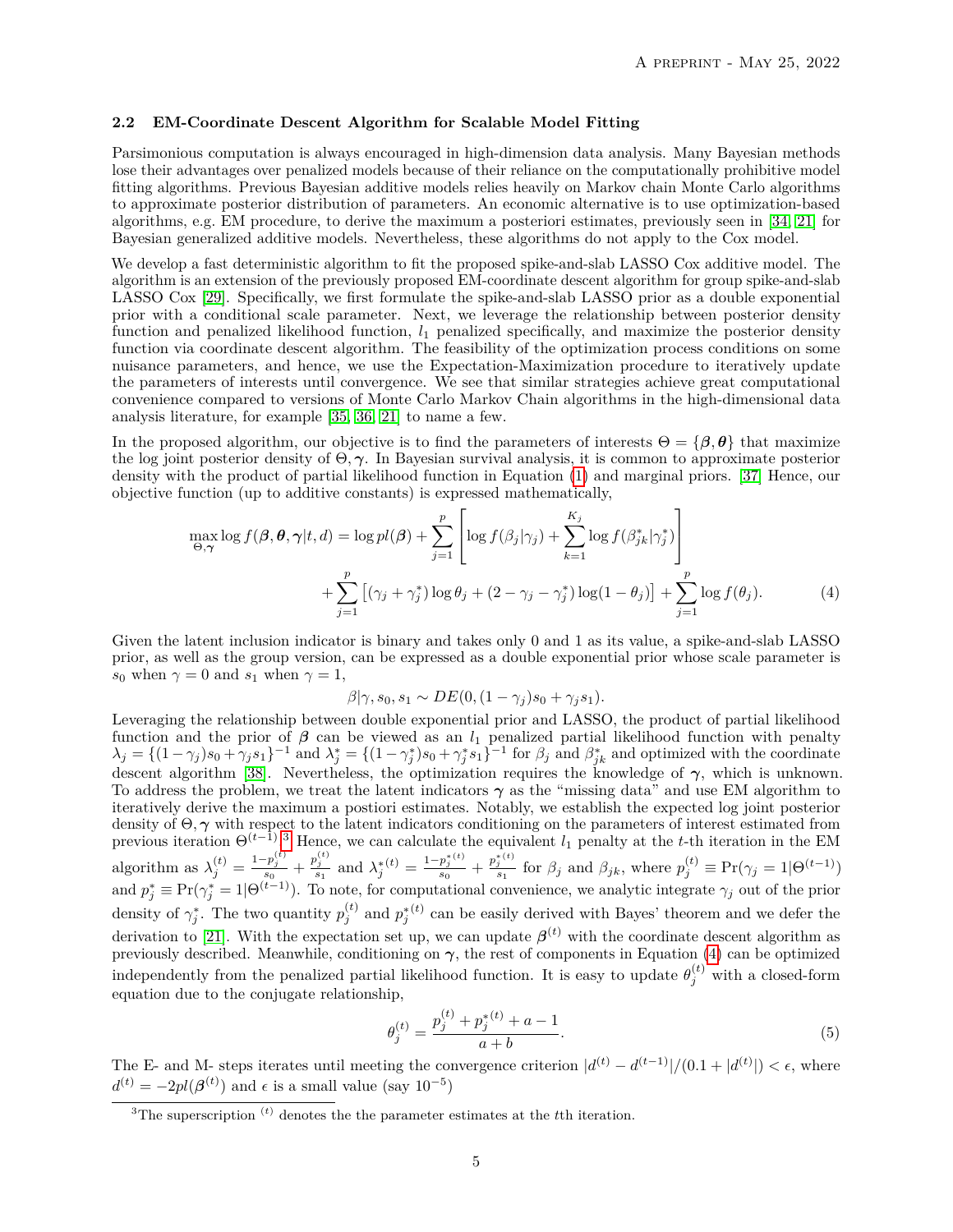Totally, the proposed EM-CD algorithm is summarized as follows:

- 1) Choose a starting value  $\beta^{(0)}$  and  $\theta^{(0)}$  for  $\beta$  and  $\theta$ . For example, we can initialize  $\beta^{(0)} = 0$  and  $\boldsymbol{\theta}^{(0)} = \mathbf{0.5}$
- 2) Iterate over the E-step and M-step until convergence

E-step: calculate  $E(\gamma_j)$ ,  $E(\gamma_j^*)$  and  $E(S_j^{-1})$ ,  $E(S_{j}^{*-1})$  with estimates of  $\Theta^{(t-1)}$  from previous iteration M-step:

- a) Update  $\beta^{(t)}$  by optimizing the penalized likelihood function in Equation (xx) using the coordinate descent algorithm
- b) Update  $\boldsymbol{\theta}^{(t)}$  using the closed-form calculation in Equation [\(5\)](#page-4-2)

#### **2.2.1 Selecting Optimal Scale Values**

In the proposed two-part spike-and-slab LASSO prior, we assume the scale parameters  $s_0, s_1$  known. As the model performance depends on the values of the two scale parameters, we use cross-validation with respect to a criteria of preference, for example the the partial log-likelihood, concordance index, the survival curves, or the survival prediction error, to decide their optimal values. Meanwhile, previous research showed the value of the slab scale *s*<sup>1</sup> has less impact on the final model and is recommended to be set as a generally large value, e.g. *s*<sup>1</sup> = 0*.*5, that provides no or weak shrinkage. [\[29\]](#page-12-5) Hence, instead of constructing a two-dimensional grid, we focus on examining different values of the spike scale *s*0. Similar to the LASSO implementation in the widely used R package glmnet, we examine a sequence of models with different  $s_0$  values and have users to choose from.

## **3 Simulation Studies**

In this section, we evaluate the prediction performance of the proposed model against three state-of-the-art Cox additive models, including mgcv [\[5\]](#page-11-4), component selection and smoothing operator (COSSO) [\[14\]](#page-11-13), and adaptive COSSO [\[39\]](#page-12-15). mgcv is the implementation of generalized additive models with automatic smoothing, and is the one of the most popular method to model nonlinear signals under the Cox proportional hazard framework. To note, mgcv doesn't support analyses when the number of parameters is larger than the sample size, and would not work in the  $p > n$  scenario. COSSO and adaptive COSSO is designed to solve the nonlinear effect modelling in the high-dimensional setting. COSSO is one of the earliest additive model that leverage the sparsity-smoothness penalty, and adaptive COSSO improves COSSO by using adaptive weight for penalties aiming to relax from the uniform shrinkage applied to all additive functions. The three models of comparison are implemented with R packages cosso 2.1-1 [\[40\]](#page-12-16), and mgcv 1.8-31 [\[41\]](#page-12-17) respectively. To make the evaluation fair, we control multiple implementation factors that could alter the performance, including the smoothing function and tuning of the models. We control the dimensionality of the smoothing functions to 10 bases. We use the most popular cubic spline as the choice of smoothing function for mgcv and the proposed model. COSSO models do not provide any flexibility to define smooth functions, and hence use the default choice. We use 5-fold cross-validation to select the tuning parameter among 20 default candidates except mgcv which uses generalized cross-validation to select optimal model. The simulation study is conducted with R 4.1.0 on a high-performance 64-bit Linux platform with 48 cores of 2.70GHz eight-core Intel Xeon E5-2680 processors and 24G of RAM per core.

#### **3.1 Data Generating Process**

To established a comprehensive understanding of the methods performance, we consider multiple factors that are pivotal to high-dimensional data analysis, nonlinear modeling and survival outcomes. We examine different settings of signal sparsity (defined as the ratio of active variables and total number of covariates), sample size, correlation structure of the predictors, functional form of the underlying signals, and censoring rate.

To describe the data generating process, we generate a total of 1200 data points, where 200 serves as the training data and 1000 serves as the testing data. We consider the number of predictors *p* to be {4, 10, 50, 100, 200} while limiting the number of active predictors to be 4. We simulate the predictors *X* from a multivariate normal distribution  $MVN_{200\times p}(0, \Sigma)$ . The variance covariance matrix  $\Sigma$  follows a auto-regressive  $(AR)$  structure with two possible order parameters,  $\{0, 0.5\}$ , where  $AR(0)$  indicates the predictors are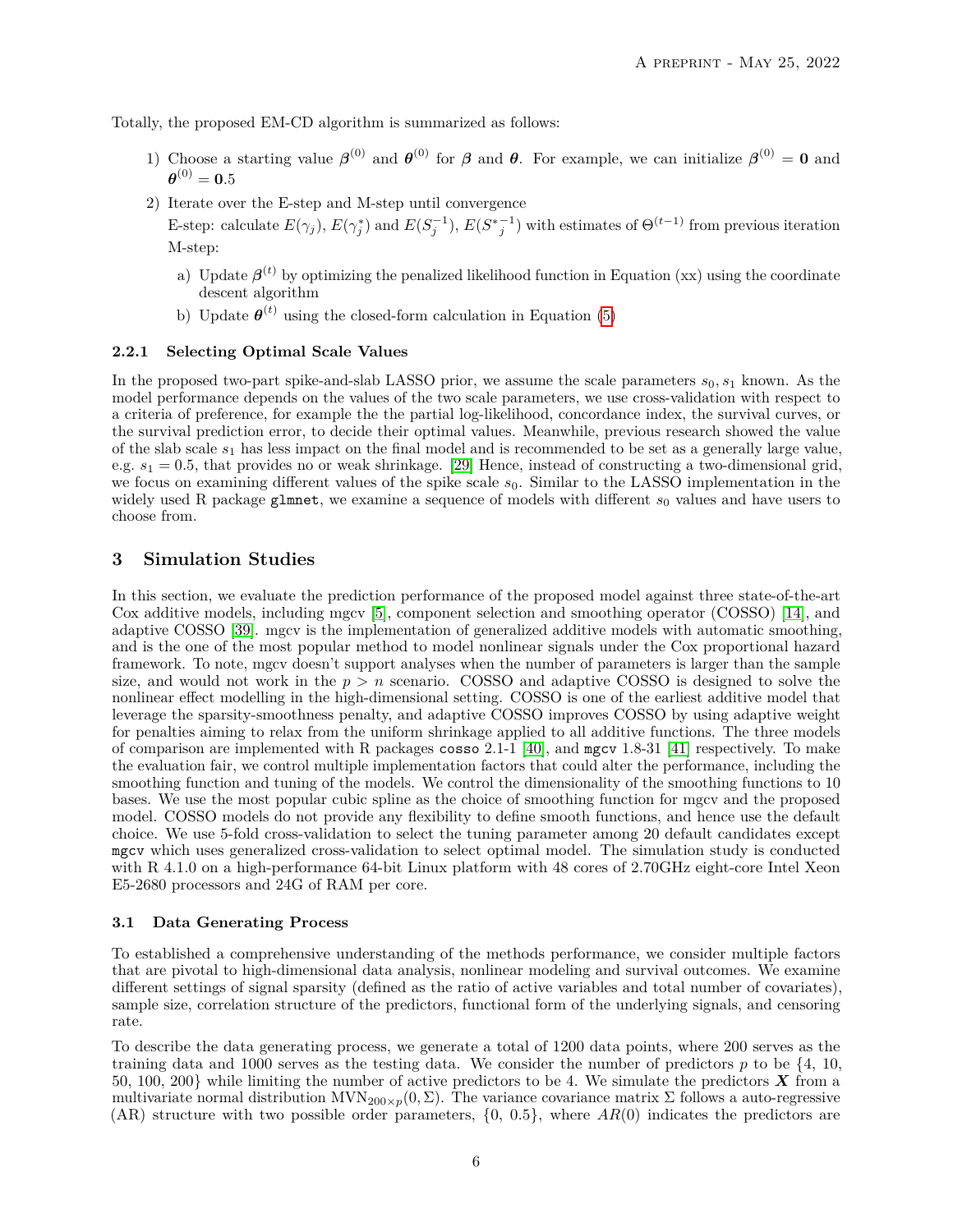mutually independent. Among the all the predictors, we choose the first four to be the active predictors, i.e.  $B_1(x) = (x+1)^2/5$ ,  $B_2(x) = \exp(x+1)/25$ ,  $B_3(x_3) = 3 * \sin(x)/2$ , and  $B_4(x) = (1.4 * x + 0.5)/2$ . The rest of the predictors are inactive, i.e.  $B_j(x) = 0$  for  $j = 5, ..., p$ . To simulate the the survival response, we first generate the "true" survival time  $T_i$  for each individual from a Weibull distribution with the scale parameter 1 and shape parameter 1.2 with the help of R package simsurv 1.0.0 [\[42\]](#page-12-18). We then generate the independent censoring time  $C_i$  following a Weibull distribution with shape parameter 0.8. We use [\[43\]](#page-12-19) to estimate the scale parameter so that the censoring rate is controlled at  $\{0.15, 0.3, 0.45\}$ . To note, numeric problems can happen when estimating the scale parameter. Instead, we use the median of other estimated scale parameters of the same simulation setting. The observed censored survival time is the minimum of the "true" survival and censoring time  $t_i = min(T_i, C_i)$ . The censoring indicator was set to be  $I(C_i > T_i)$ .

In each iteration of the simulation process, we independently generate the training and testing datasets following the previously described data generation process. We use the training dataset to construct each model of comparison and find the optimal model using 5-fold cross-validation. Then we use the fitted model to make predictions for the testing dataset and calculate the evaluation metrics, including deviance and C-index.

#### **3.2 Simulation Results**

Across all the simulation settings, the empirical censoring rate is controlled at the desired level (see Table [1\)](#page-8-0). As previously mentioned, mgcv doesn't fit model when the number of parameters exceeds the sample size, and hence ignored in  $p = \{100,200\}$  evaluations. We also experience some programming errors when fitting COSSO and adaptive COSSO models when p is small. The proposed method is robust to programming errors in all examined settings. Our following performance evaluation only use successful iterations. In the following evaluation, we only summarize the performance from success runs.

Overall, we see consistent performance across different settings of dimensional, censoring rate and correlation structure (see Figure [1\)](#page-9-0): the proposed bamlasso model performs as good as, if not better than previous methods, including mgcv, COSSO, adaptive COSSO. The improvement is more substantial as p increases, or higher censoring rate, or when predictors are independent. As expected, adaptive COSSO performs slightly better than COSSO.

# **4 Metabolites Data Analysis**

In this section, we apply the proposed model BHAM to analyze a previously published metabolically dataset to study plasma metabolomic profile on the all-cause mortality among patients undergoing cardiac catheterization. The data set is publicly available via Dryad. The dataset contains data collected from two cohorts and there exists a large number of non-overlapping among metabolomic profile measured in the two cohort. Hence, we focus our analysis on the cohort that have the larger sample size (N=454). To achieve practically meaningful analysis, we select the top 200 features with largest variance from the initial 6796 features to conduct our analysis. We use 5-knot cubic splines as the additive function in the proposed Cox additive model. Optimal tuning parameters are chosen via 10-fold CV. Out-of-bag samples are used to evaluate prediction performance, where we primary focus on deviance and concordance statistics. To visualize the risk prediction, we also create two groups based on the out-of-bad risk prediction, thresholding at the median risk and labeled low-risk group and high-risk group. The Kaplan-Meier plot for the two groups is presented in Figure .

# **5 Discussion**

In this article, we introduce the two-part spike-and-slab LASSO prior to Cox additive models for highdimensional survival data analysis. Specifically, the proposed spike-and-slab LASSO prior adopts the sparse penalty to select effective predictors and the smooth penalty to estimate the degree of smoothness of the underlying nonlinear function. This mechanism addresses the previous criticism that high-dimensional additive models without smooth penalty tends to oversmooth the estimate of the underlying linear function. Meanwhile, the two-part prior encourages a bi-level selection of each predictor, selection of effective predictors and distinguishing linear and nonlinear effects among predictors. In addition to the Bayesian hierarchical Cox additive model proposal, we develop a optimization-based algorithm to provide a scalable solution to fit the model. This substantially reduces computational demands in comparison to posterior approximation algorithms. Lastly, we implement the proposed model and fitting algorithm in a freely available R package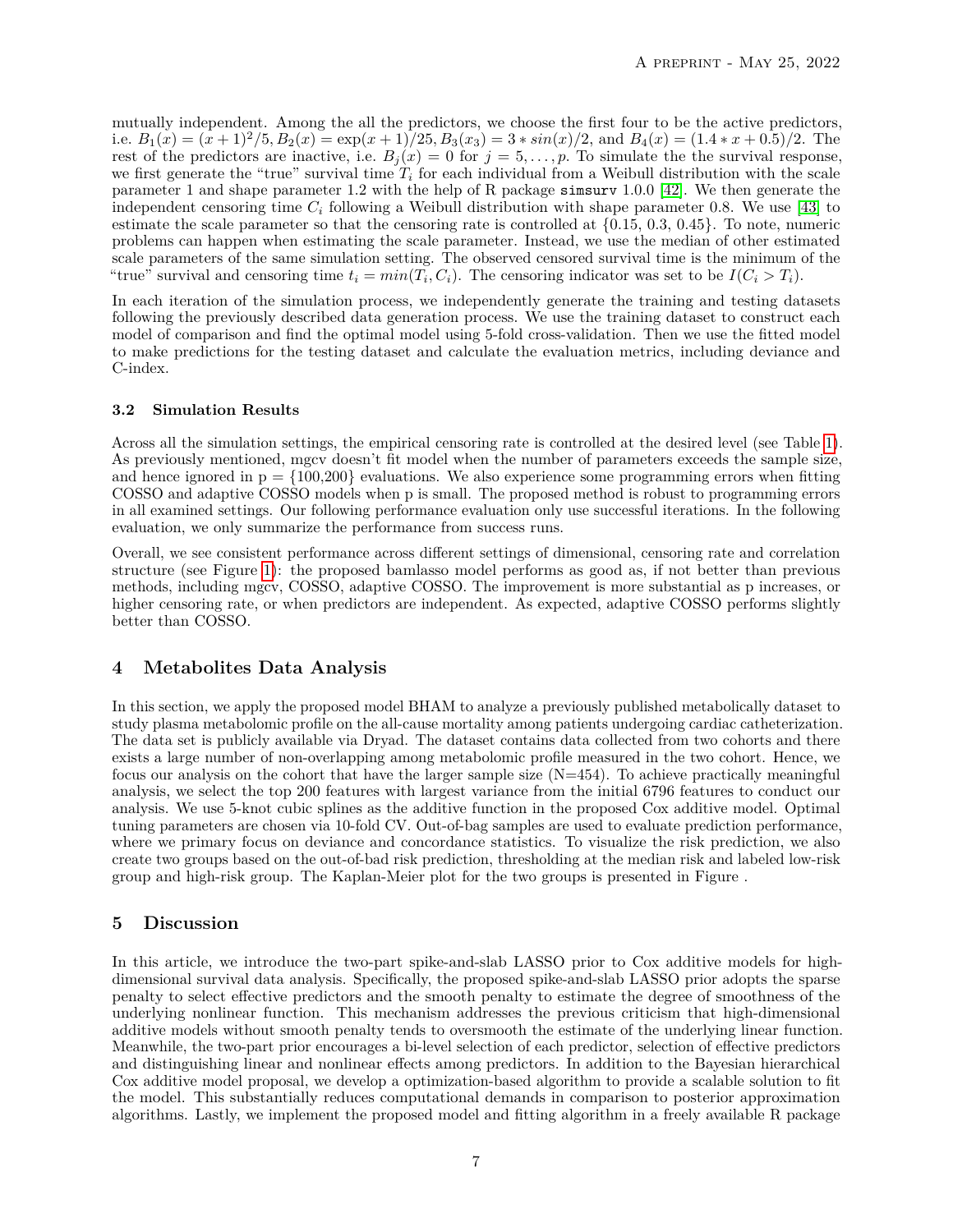BHAM via <https://github.com/boyiguo1/BHAM>, along with many other utility functions to support model specification, tuning, and diagnostic.

Similar to many machine learning algorithms that provides flexible modeling of complex signal, the proposed model requires no assumption checking prior to the model fitting. This is because the model can automatically choose from the linear or nonlinear forms for a predictor. Such decisions are data-driven, as the underlying penalty is locally adaptive, depending on the data. Nevertheless, for the purpose of variable selection, we still encourage the authors relies on domain knowledge and consult multiple models. The proposed model can make false positive selection of linear components. For example, when the underlying model include no linear component, e.g. *x* 2 , the proposed model still tends to include a linear effect in the model. This phenomenon is because of the effect hierarchy we impose on the prior structure. In other words, we encourage the model to include the linear component when the nonlinear effect is detected. An alternative solution, is to consider the inclusion of the linear and nonlinear effect independent. Nevertheless, this could leads to lower power to detect complex functions, i.e. including both linear and nonlinear component. Similar trade-offs of different prior construction was previously seen in [\[21\]](#page-11-20).

In this article, we only shows the basic survival model without mentioning some other analytic problems likely to encounter in survival analysis, for example delayed entry, stratified Cox models. These analytic problems can be easily addressed and implemented under the current model framework. Another important extension of the proposed model is to model time varying effect. Such extension requires minimum modification: one can simply construct the additive function matrix for time, and multiply with the covariates. We see similar strategy was applied in [\[44\]](#page-12-20). In our future work, we attempt to expand the univariate additive function to multi-dimensional surface, for example via tensor product spline [\[5\]](#page-11-4). Hence, the interaction effect between covariates can be modeled. We also aim to extend our framework to model functional covariates following [\[45\]](#page-12-21).

In conclusion, we proposed a new Bayesian hierarchical model to address Cox additive model in highdimensional settings, and provide a software implementation of the proposed model. The model fitting algorithm is easily scalable and hence can benefit signal detection and risk prediction in clinical and molecular data analysis.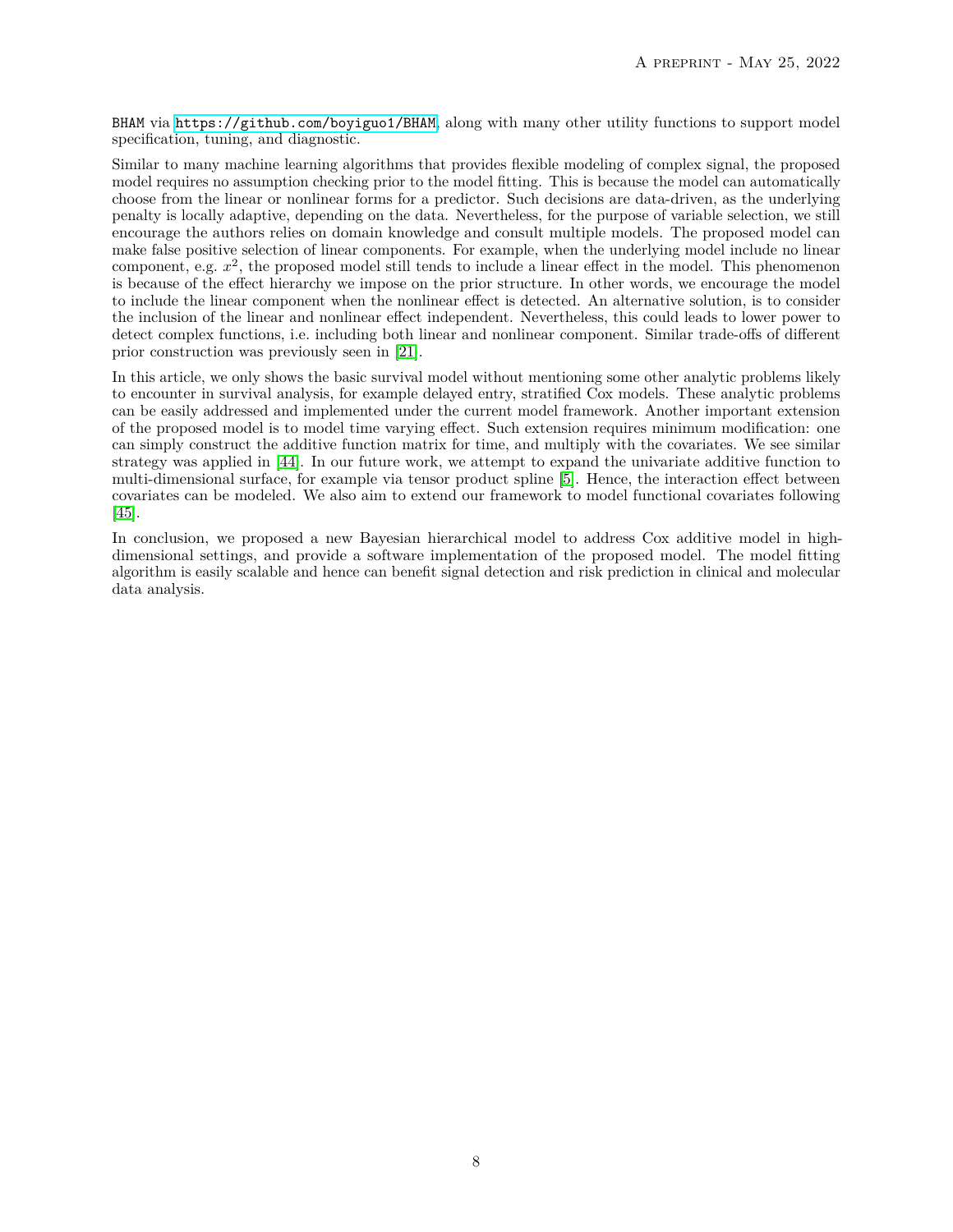| sim prmt.p | sim prmt.pi cns | 0            | 0.5          |
|------------|-----------------|--------------|--------------|
| 4          | 0.15            | 0.155(0.021) | 0.152(0.025) |
| 4          | 0.30            | 0.304(0.024) | 0.301(0.029) |
| 4          | 0.45            | 0.465(0.033) | 0.460(0.033) |
| 10         | 0.15            | 0.155(0.017) | 0.151(0.025) |
| 10         | 0.30            | 0.310(0.027) | 0.303(0.029) |
| 10         | 0.45            | 0.463(0.034) | 0.463(0.032) |
| 50         | 0.15            | 0.151(0.022) | 0.149(0.023) |
| 50         | 0.30            | 0.303(0.024) | 0.299(0.030) |
| 50         | 0.45            | 0.458(0.033) | 0.460(0.033) |
| 100        | 0.15            | 0.146(0.025) | 0.147(0.023) |
| 100        | 0.30            | 0.306(0.031) | 0.299(0.030) |
| 100        | 0.45            | 0.462(0.036) | 0.453(0.030) |
| 200        | 0.15            | 0.149(0.023) | 0.148(0.029) |
| 200        | 0.30            | 0.302(0.039) | 0.298(0.036) |
| 200        | 0.45            | 0.464(0.034) | 0.454(0.040) |

<span id="page-8-0"></span>Table 1: The average and standard deviation of censoring proportion of the simulated data over 50 iterations.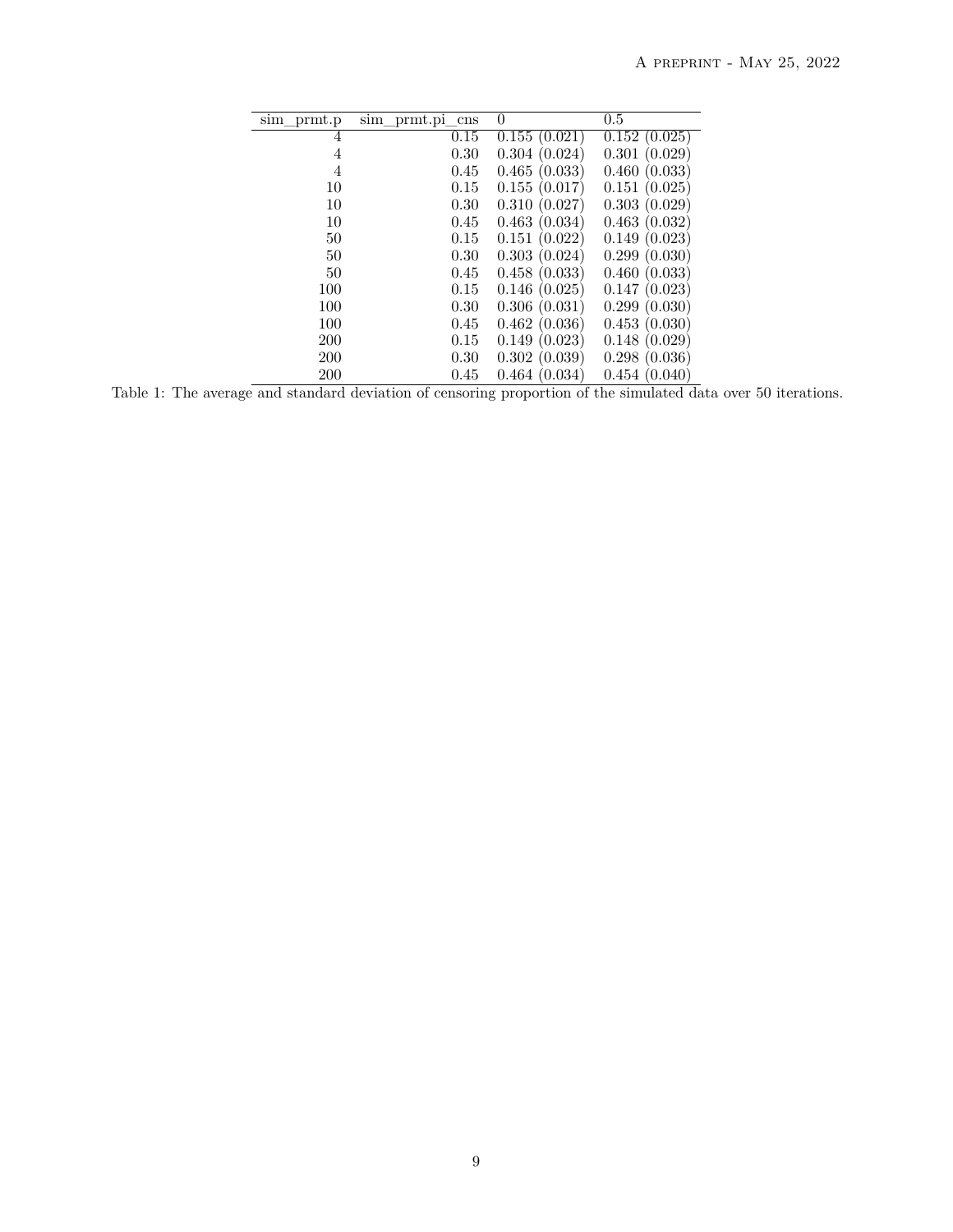

<span id="page-9-0"></span>Figure 1: C-indices of out-of-sample prediction of 50 iterations of simulation studies. The models of comparison include the proposed Bayesian hierarchical additive model (BHAM), component selection and smoothing operator (COSSO), adaptive COSSO, and gcv. mgcv doesn't provide estimation whe number of parameters exceeds sample size i.e.  $p = 100, 200$ .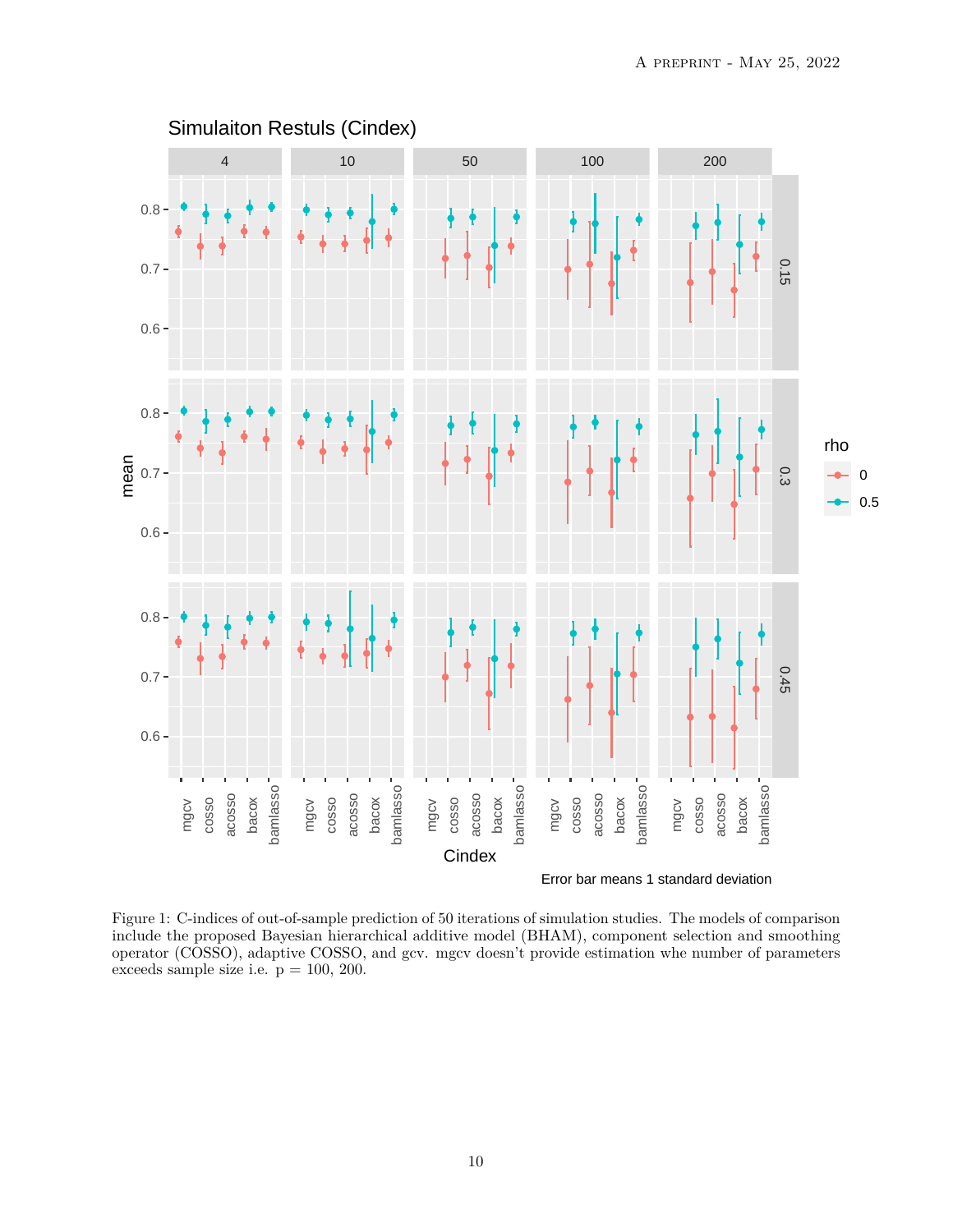

Figure 2: The Kaplan-Meier estimates to show the predictive performacne of the proposed model, including the estimates for the predicted high risk group (blue), predicted low risk group (green), and overall group (red)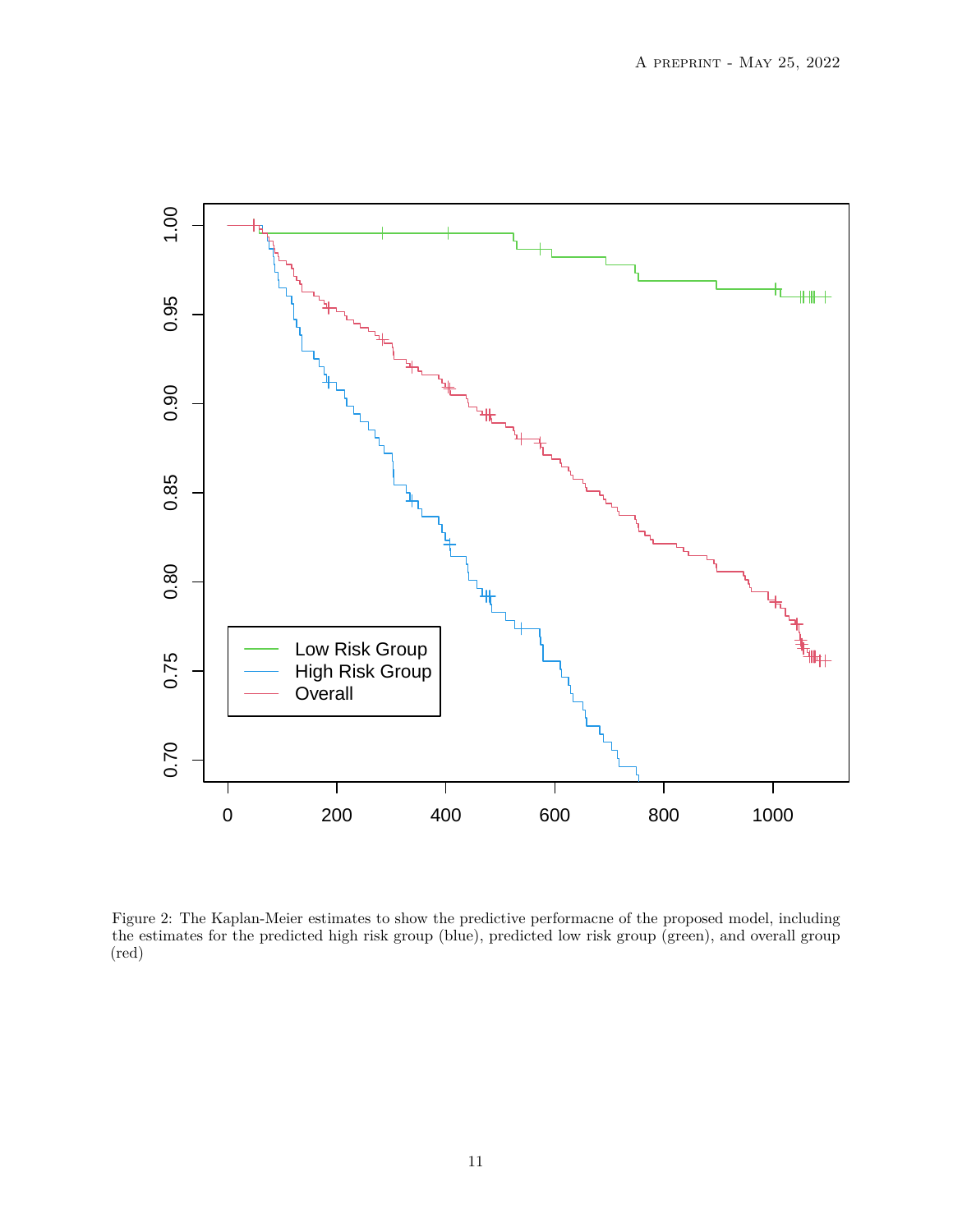# **References**

- <span id="page-11-0"></span>[1] Kyle Steenland and James A. Deddens. A practical guide to dose-response analyses and risk assessment in occupational epidemiology. *Epidemiology*, 15(1):63–70, 2004.
- <span id="page-11-1"></span>[2] Robert J. Gray. Flexible Methods for Analyzing Survival Data Using Splines, with Applications to Breast Cancer Prognosis. *Journal of the American Statistical Association*, 87(420):942–951, dec 1992.
- <span id="page-11-2"></span>[3] Odd Aalen. A model for nonparametric regression analysis of counting processes. In *Mathematical statistics and probability theory*, pages 1–25. Springer, 1980.
- <span id="page-11-3"></span>[4] D. Y. Lin and Zhiliang Ying. *Additive Hazards Regression Models for Survival Data*, pages 185–198. Springer US, 1997.
- <span id="page-11-4"></span>[5] Simon N Wood. *Generalized additive models: an introduction with R*. CRC press, 2017.
- <span id="page-11-5"></span>[6] Ch. H. Reinsch. Smoothing by spline functions. *Numerische Mathematik*, 10:177–183, 1967.
- <span id="page-11-6"></span>[7] ROBERT TIBSHIRANI. The lasso method for variable selection in the cox model. *Statistics in Medicine*, 16(4):385–395, 02 1997.
- <span id="page-11-7"></span>[8] Jianqing Fan and Runze Li. Variable selection for cox's proportional hazards model and frailty model. *The Annals of Statistics*, 30(1), 02 2002.
- <span id="page-11-8"></span>[9] H. H. Zhang and W. Lu. Adaptive lasso for cox's proportional hazards model. *Biometrika*, 94(3):691–703, 08 2007.
- <span id="page-11-9"></span>[10] Yichao Wu. Elastic net for cox's proportional hazards model with a solution path algorithm. *Statistica Sinica*, 22(1), 01 2012.
- <span id="page-11-10"></span>[11] Jelena Bradic, Jianqing Fan, and Jiancheng Jiang. Regularization for cox's proportional hazards model with np-dimensionality. *The Annals of Statistics*, 39(6), 12 2011.
- <span id="page-11-11"></span>[12] Jianqing Fan, Yang Feng, and Yichao Wu. *High-dimensional variable selection for Cox's proportional hazards model*, pages 70–86. Institute of Mathematical Statistics, 2010.
- <span id="page-11-12"></span>[13] Pang Du, Shuangge Ma, and Hua Liang. Penalized variable selection procedure for Cox models with semiparametric relative risk. *Annals of Statistics*, 38(4):2092–2117, 2010.
- <span id="page-11-13"></span>[14] Chenlei Leng and Hao Helen Zhang. Model selection in nonparametric hazard regression. *Journal of Nonparametric Statistics*, 18(7-8):417–429, 10 2006.
- <span id="page-11-14"></span>[15] Heng Lian, Jianbo Li, and Yuao Hu. Shrinkage variable selection and estimation in proportional hazards models with additive structure and high dimensionality. *Computational Statistics and Data Analysis*, 63:99–112, 2013.
- <span id="page-11-15"></span>[16] Guangren Yang, Sumin Hou, Luheng Wang, and Yanqing Sun. Feature screening in ultrahigh-dimensional additive Cox model. *Journal of Statistical Computation and Simulation*, 88(6):1117–1133, apr 2018.
- <span id="page-11-16"></span>[17] Lukas Meier, Sara Van De Geer, and Peter Bühlmann. High-dimensional additive modeling. *Annals of Statistics*, 37(6 B):3779–3821, 2009.
- <span id="page-11-17"></span>[18] Fabian Scheipl, Thomas Kneib, and Ludwig Fahrmeir. Penalized likelihood and bayesian function selection in regression models. *AStA Advances in Statistical Analysis*, 97(4):349–385, 10 2013.
- <span id="page-11-18"></span>[19] Andreas Bender, Andreas Groll, and Fabian Scheipl. A generalized additive model approach to timeto-event analysis. *Statistical Modelling*, 18(3-4):299–321, 06 2018. Publisher: SAGE Publications India.
- <span id="page-11-19"></span>[20] Jiacheng Wu and Daniela Witten. Flexible and interpretable models for survival data. *Journal of computational and graphical statistics : a joint publication of American Statistical Association, Institute of Mathematical Statistics, Interface Foundation of North America*, 28(4):954–966, 2019. PMID: 32704224 PMCID: PMC7377334.
- <span id="page-11-20"></span>[21] Boyi Guo, Byron C. Jaeger, A. K. M. Fazlur Rahman, D. Leann Long, and Nengjun Yi. Spikeand-slab lasso generalized additive models and scalable algorithms for high-dimensional data analysis. *arXiv:2110.14449 [stat]*, 04 2022. arXiv: 2110.14449.
- <span id="page-11-21"></span>[22] R Core Team. *R: A Language and Environment for Statistical Computing*. R Foundation for Statistical Computing, Vienna, Austria, 2021.
- <span id="page-11-22"></span>[23] John P. Klein and Melvin L. Moeschberger. *Survival Analysis*. Statistics for Biology and Health. Springer New York, New York, NY, 2003.